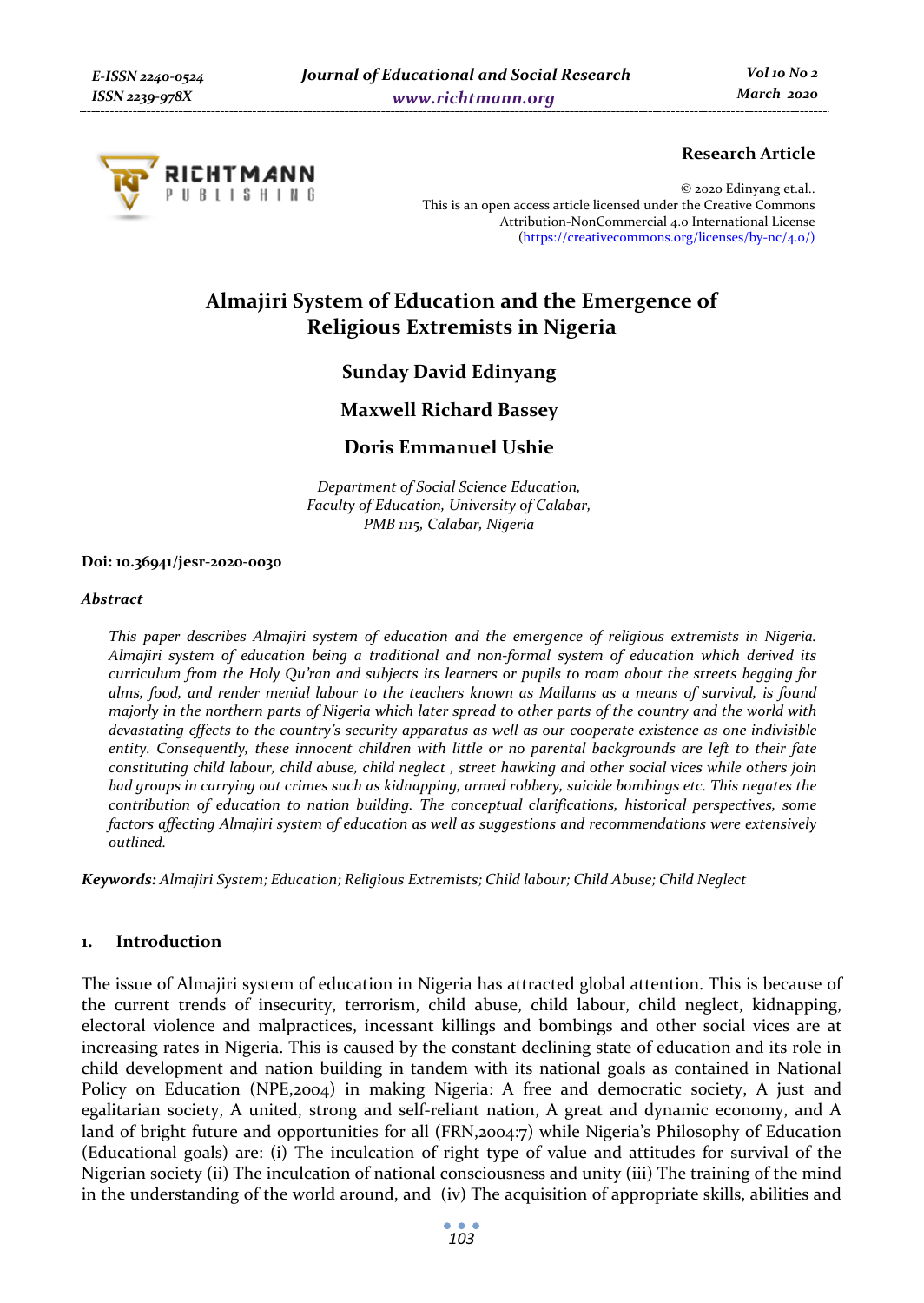| E-ISSN 2240-0524 | Journal of Educational and Social Research | Vol 10 No 2 |
|------------------|--------------------------------------------|-------------|
| ISSN 2239-978X   | www.richtmann.org                          | March 2020  |

the individual to live and contribute positively to the development of his society which are all in line with the overall goals and objectives of social studies education in Nigeria.

Despite all the carefully selected goals, the state of education in Nigeria; be it traditional, religious, formal, non-formal or informal system of education, continues to be a national discourse at all levels. Consequently, the declining state of education with increasing negative impacts on the nation's moral, civic, cultural and economic aspects which has affected the collective existence and national development as one indivisible entity. However, Fafunwa (1974) listed the following goals of traditional African education in Nigeria:

- a) To develop the child's latent physical skills
- b) To develop character
- c) To inculcate in the child respect for elders and those in position of authority
- d) To develop intellectual skills
- e) To acquire specific vocational training and to develop a healthy attitude towards honest labour
- f) To develop sense of belonging and to participate actively in family and community affairs
- g) To understand and appreciate and promote the cultural heritage of the community at large.

In view of all the above educational goals which are yet to be attained in the Nigerian context to contribute meaningfully to national development, Almajiri system of education as a traditional and non-formal education remains a nightmare to the country's cooperate existence irrespective of our religious and cultural differences and backgrounds.

# **2. The Conceptual Clarifications of Almajiri System of Education in Nigeria**

Etymologically, the term ''Almajiri'' is derived from Arabic word ''Al-muhajirun'' which is being translated as "Migration" (emigrant or immigrant). It is traditional or non-formal system of education where a learner or pupil seeking Islamic knowledge migrates from his hometown to a popular teacher (Mallam). It is found majorly in the Northern part of Nigeria. (Guardian Newspaper May 29, 2019).In Hausa land, Almajiri could take a form of:

- (a) A child who engage in some form of labour to earn a living (Yushau *et al.,* 2013).
- (b) Any person irrespective of the gender who begs for assistance on the streets or from house to house as a result of some deformity or disability.
- (c) Children between the ages of 7-15 years who attend informal religious school who equally roam about with the purpose of getting assistance or alms.

Accordingly, "Almajiri" is an Arabic word (Almuhajirum) meaning "migrants". As referred to the time of prophet Muhammed (SAW) when the people of Mecca migrated to Medina. It is a traditional method of acquiring Islamic knowledge by memorizing the Glorious Quran. Among the Fulani/ Hausas, young boys between the ages of seven to fifteen  $(7 - 15$  years) are sent out by their parents or guardians to other towns, cities, or villages, for Qur'anic education under the knowledgeable Islamic teacher or scholar called Mallam. Bamback (2003) categorises Almajirai (plural of Almajiri) into 3 classes: "Gardi – (adult), Titibiri – (Adolescent) andKolo – (Infant)".

The Gardi (adult) engages in intense labour or services for financial or material rewards while the Titibiri (adolescent) and Kolo (infant) beg for food/alms. Almajiri is an educational activity though which the Almajiri (learners of traditional Islamic knowledge), get involved during the process of acquiring Quranic and Islamic education. It is an educational system that is basically religious and Islamic. As noted by Alkali (2001), Almajiri is a semi-formal education system relying solely on Quranic education, in which children, mostly boys are sent by their parents to take up residence with Islamic Mallams, for instruction in the Quranic and other Islamic texts. It also refers to the traditional inculcation of children into adulthood (i.e., learning how to fend for themselves) usually under the tutelage of a Mallam. More so, as a means of compensation for knowledge gain and for their wellbeing, the students could serve in their teachers' farm or beg for alms.

A study on "Begging among Almajiri Quranic boarding school children of Almajiri system of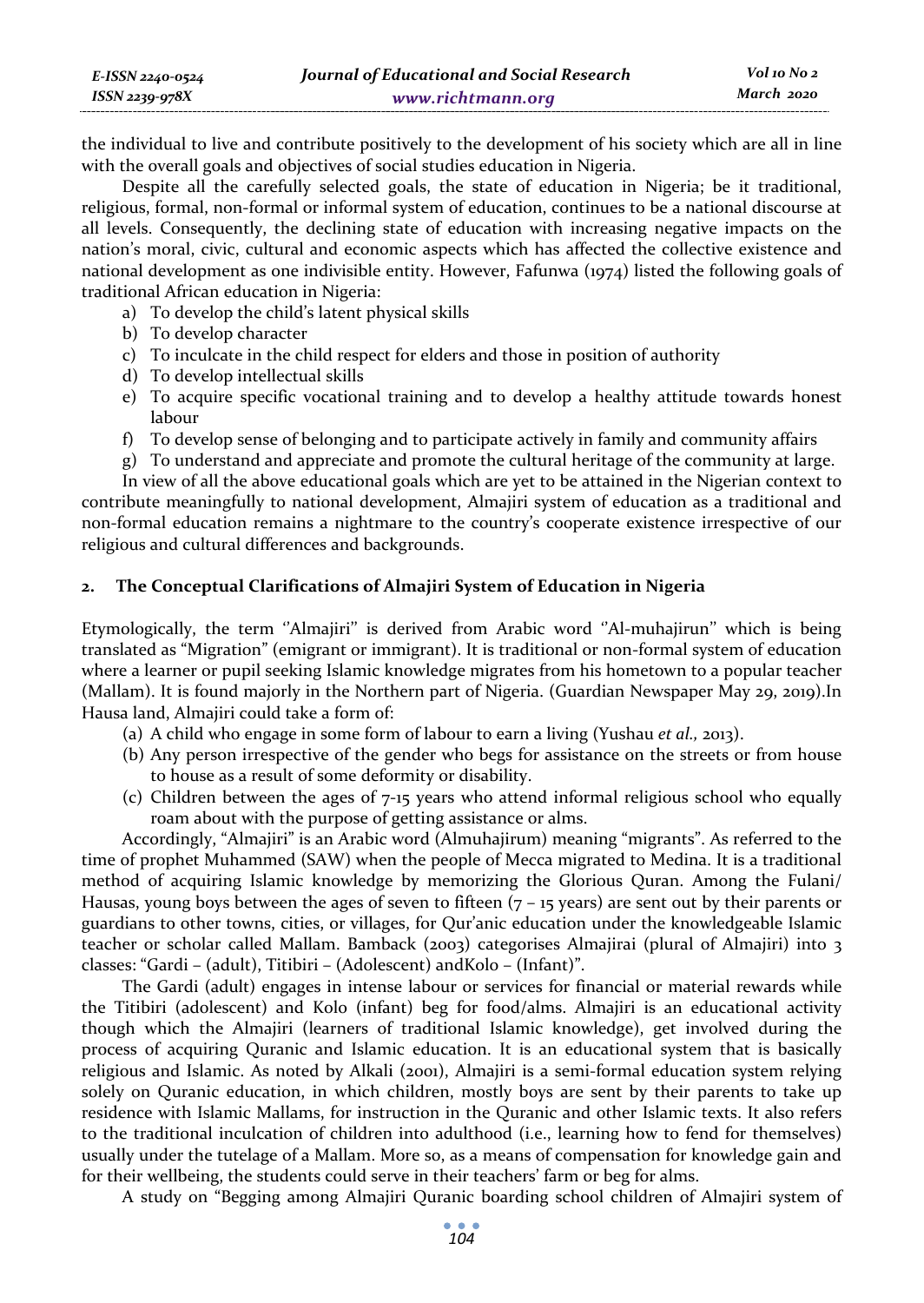education in Sokoto Metropolis" by Ayuba (2009) aver that Almajiri practices are religiously legalized since the prophet (SAW) was reported to have advised Muslim to travel in search of knowledge. In Hadith, it is said that "whoever is able to set out seeking will be walking on the path of God until his return and whoever dies will be seen as a Martyr". This connotes why Islamic scholars and their students migrate or travel to different parts of the world in search of knowledge. However, the idea of begging was never the original plan of the Almajiri movement, as begging was discouraged by the Islamic prophet that brought Qur'anic and knowledge of Islam. The prophet noted that it is better for believers to fetch firewood for sell (work for pay) than to beg. As observed in Ibrahim (2010), Islam encourages knowledge seeking but does not in any way promote alms begging or allowing children to wander on empty stomach under the guise of attaining Qur'anic education.

The idea of Almajiri education particularly in the northern part of Nigeria, begin as a movement to enquire Qur'anic knowledge (Muhammed, 2010), with no laid down channel or procedure for admission (entry) except the unconventional way of handing over wards to the supposed instructor known as Mallam. It is the place of the instructor (Mallam) to indoctrinate the ward to the Islamic teachings and religious way of life. This was a rewarding experience for highly educated and successful "sheikhs" and Mulks holding positions of judges and teachers could mould the minds of the young teaching on how to become righteous and exemplary in their future lives.

According to Wikipedia, the term "Almajiri" is derived from an Arabic word "al-muhajirun", meaning a person who lives his home in search of Islamic knowledge. Parents take advantage of this to give birth to children they cannot carter for and eventually go to mosques and drop them there at the ages of 2 years. It is observe that majority of these children are dropped in the school at night and are transported to other parts of the world in the night which make these children difficult to trace their home background but choose to embrace whatever life offer to them by begging or do menial labour just to make ends meet.

It is worthy to note that the various scholars and authors did not take into accounts that the Almajirai (learners) or children did not come into the world by themselves but have parents who saw Almajiri as a dumping ground to help train or take care of children without considering the responsibilities of the family, or home background in the socialization process of the child as well as the learning outcome. As a system of education, its curriculum derived from the Qur'an subjecting learners to street begging, making learners to travel to others parts of the world in search of knowledge, doing manual labour in return to the services of the teachers are against the national goals of education and its role to nation-building and development but rather slavery, orphanage, total neglect, child labour, child abuse, which make them vulnerable to the societal crimes. The products of Almajiri are mobile tailors, shoe shiners/makers, herdsmen, barrow ushers and other street hawkers.

Report from Legit, August (2019) has it that the Governor of Kano State, Governor Ganduje has alleged that 90% of the Almajiri roaming the streets of Kano are majorly foreigners out of the total of the Almajiri in the state. In an attempt to stem the ugly situation surrounding this system of education, the Governor, Ganduje has introduced compulsory free education, "a policy that will an end to the excessive Almajiri system, 'we all believe that education is one of the major routes to economic prosperity and a corridor to scientific and technological advancement. It is at the same time as largely regarded and enunciated, a veritable tool to combat unemployment". He called on educational experts and professionals who specialize in basic education, some in science and technical education, and some in assessment and quality control in education, some in examination management while some would come from Almajiri system of education (Legit, 2019).

The above report is however a good attempt to ending religious extremists and other social vices in Nigeria, but fails to address the issue from the root, that is the home and family background of this children and the mobile nature of the system as well as using it as a tool for political violence, rigging of elections and destabilization of political opponents by empowering the Almajiris with dangerous weapons. Almajiri system of education is therefore defined as a migrative, orphanage and slavery system of education where learners at there are ages of 2 are dumped at mosques by poor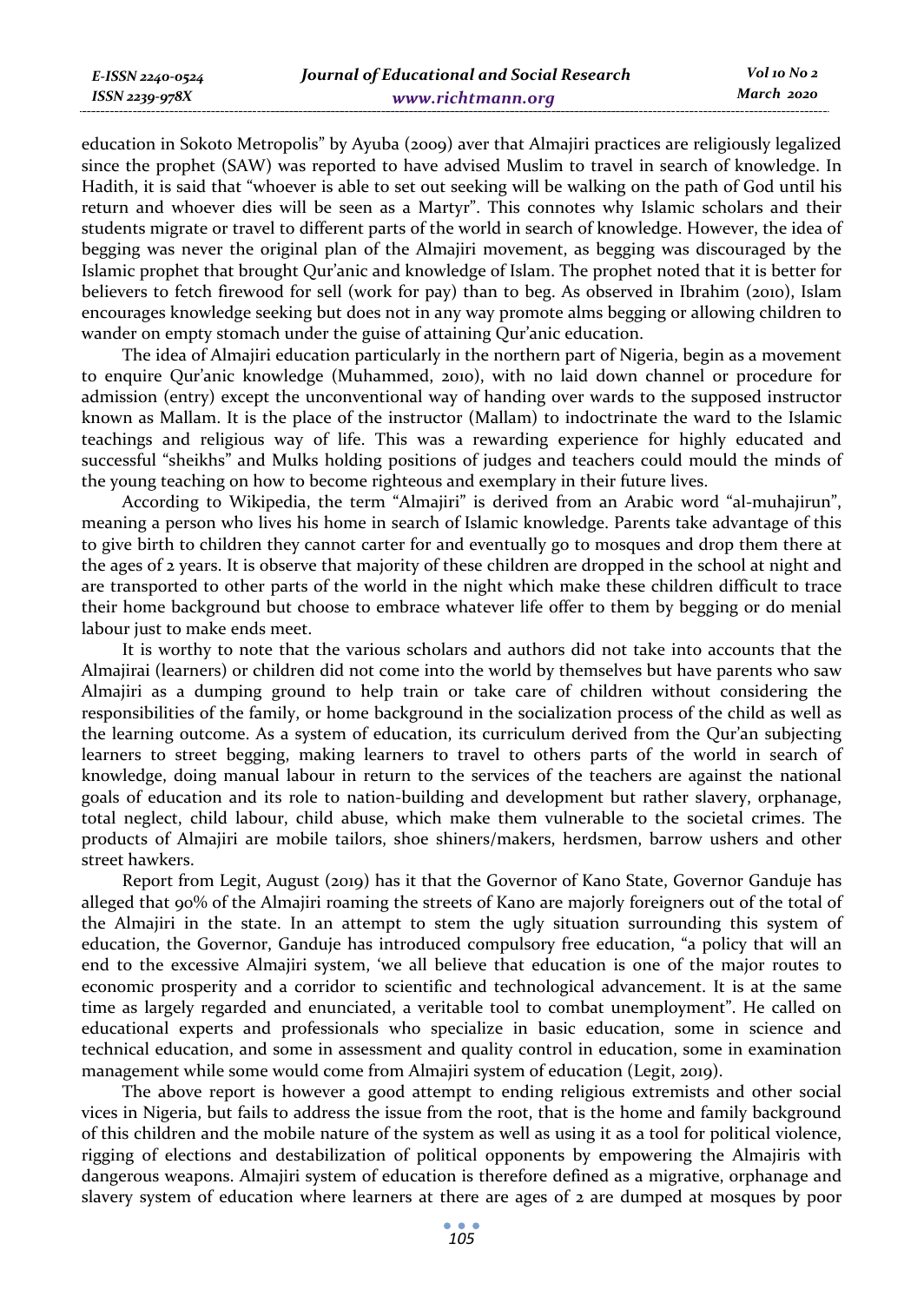parents, taught only Qur'anic knowledge through street begging, hawking and menial jobs for their teachers (Mallams). The devastating consequences of this system result to child abuse, child labour, neglect and vulnerable to social vices.

#### **3. Historical Development of Almajiri System of Education**

There are 2 versions on the historical development of Almajiri system of education in Nigeria:

- The Bebeji version and
- The Medina version

#### *3.1 Bebeji version*

The history of Almajiri could be traced to the advent of Alhassan in 18<sup>th</sup> century. Alhassan was born in 1877 to the family of Addullahi and Amarya in Bebeji, Kano Emirate. Addullahi his father died when he was 8 years and Amarya his mother left him to a slave girl Tata to Accra in Ghana. Tata sent young Alhassan to Almajiri School in Bebeji, Kano State to learn from a Tijaniyya Mallam. At 17 Alhassan travelled to Accra, Ghana to see his mother. Thereafter, his mother took him to another Mallam. He later returned back to Bebeji to his foster mother Tata. He was taught thrift and hard work from Mallam. This knowledge helps him to work through trade routes that opened up several business opportunities during the British imperialism**.** Alhassan by 1906, was already demonstrating his power and bravery learnt for merchandise between Accra, Sekondi and Lagos. This made him the wealthiest man in West Africa, prior to his death; Alhassan Dantata was the great grandfather of Aliko Dangote and had been an Almajiri.

The Tsangaya system prevailed in Kanem-Borno Empire before British colonization in Nigeria. At that times, Tsangaya was established as an organized and comprehensive education system for learning of Islamic values and jurisprudence, principles, and theology as a school curriculum modelled after Madrasahs in Muslim societies. Tsangaya as a system was largely funded by the state.Traditionally, Islam encouraged charity so the community readily supported these Almajirai (learners). In return, the Almajiri gave back to the society through manual labour.

There was a curriculum modification by the DanFodio Jihad movement, which leads to the establishment of inspectorate of Qur'anic literacy (I Q L), with which theMallams (inspectors) reports directly to the Emir of the province concerning all matters relating to the school(s).At that time, the Almajiri schools were located within their immediate environment and therefore, pupils do not need to board but rather lived with their parents/guardians for moral upbringing. Learners were at liberty to choose and acquire skills in their Islamic curriculum which were involved in Agriculture, such as fishing and farming and other trades such as Masonry (such as stone, bricks, tiles etc). Dry Masonry which is applied to structures made without mortar. It is the craft institution or mysteries of free mason. They were the Masochist (someone who enjoys pains or who derives pleasure from harming oneself or being harmed by others). Others who were farmers formed the fame of Groundnut pyramids.

After colonization, the Almajiri students were recruited by the British as miners in Jos, Plateau State. The British also recruited teachers, judges, and clerks who provide the colonial administration with the needed manpower. The Almajiri schools provided the first set of colonial staff in the Northern part of Nigeria. The advent of the British rule lead to the capture of Emir Aliyu, of Kano and the death of Muhammadu Attahiru of Sokoto and many others. The Emir lost control of their indigenous system of education (Almajiri) and forcefully accepted the roles as vessels to the British. The British rule obliterated the state funding of Tsangaya curriculum, arguing that they were religious schools and introduced western education which the Almajiri saw it as "Karatun Boko" and was funded instead. The lost of support to Almajiri system lead to its collapse. Thus, since there was no financial support to the Almajiri educational system, the pupils and their Mallams resorted to street begging for survival. More so, resentment and hostility by the natives worsen in that the belief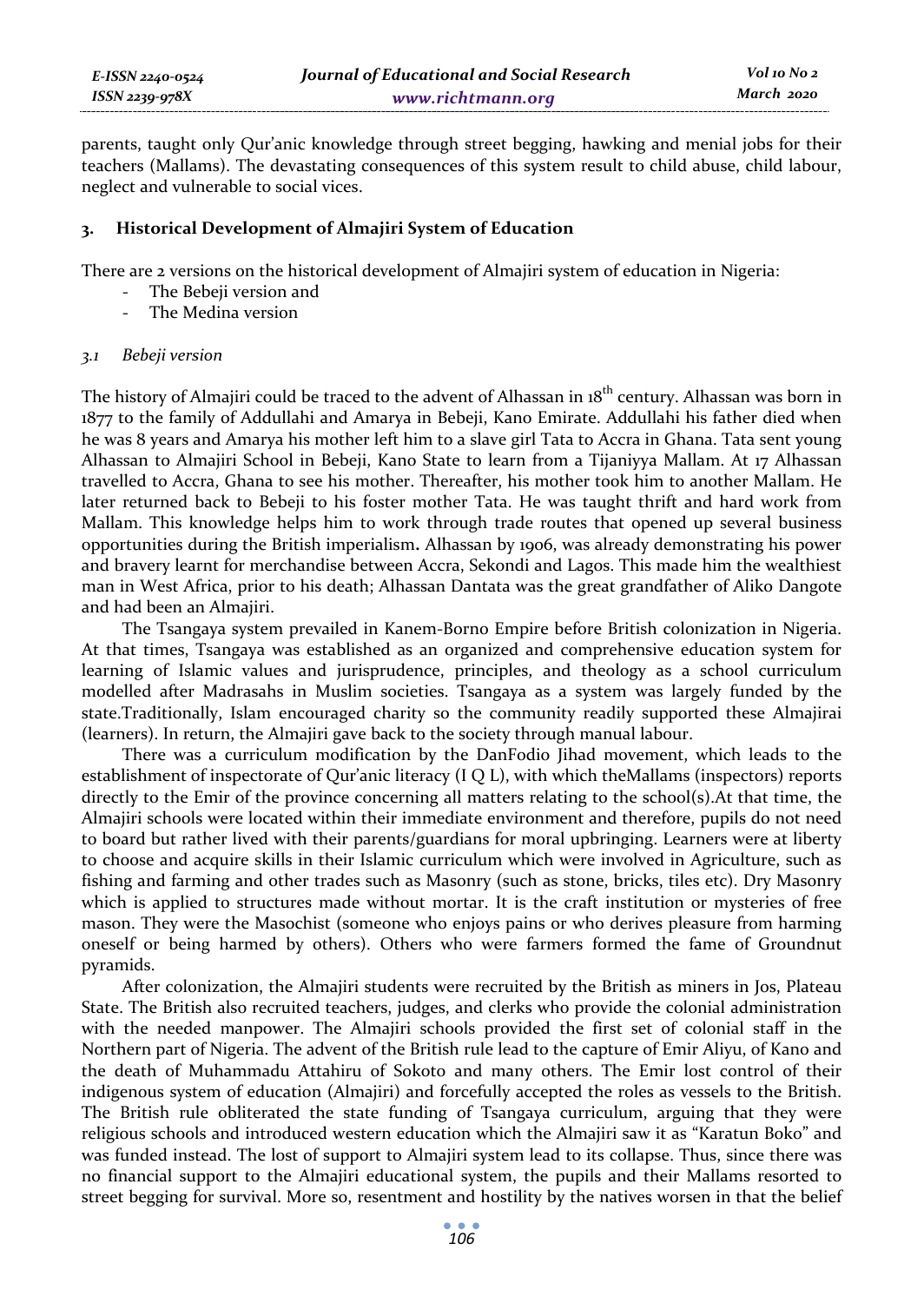| E-ISSN 2240-0524    | Journal of Educational and Social Research | Vol 10 No 2 |
|---------------------|--------------------------------------------|-------------|
| $ISSN$ 2239-97 $8X$ | www.richtmann.org                          | March 2020  |

that Western education and the advent of Christianity brought by the Europeans would displace their Islamic identity. With this in mind, the Mallams more often send their students (almajirai) who refused to embrace Western-education out to beg to make ends meet since the Almajiri system, funding by state was completely abolished by the British officials or administrators. Some of the Mallams began to impose "Kudin sati" (a form of weekly levy, fee or target) of returns to be met by each of learners; propelling them that it is better to beg than to steal. The students in their turn swam into the society with no bearing. This was the genesis of the predicament of the Almajiri system of education. Source (Guardian Newspaper May 29, 2019).

The above report however did not take into account other family variables such as home environment, parental involvement, parenting style, socioeconomic status of the parents, family size or number of children, poverty, parents workload and unemployment single parenting and death of parents and other family variables which could influence the child's development in both moral values and intellectual performance instead of leaving the entire responsibility of child academic training on the Mallam that could lead to child abuse, street begging terrorism, kidnapping, armed robbery and other social vices which these almajirai are exposed to in order to make a living. It is however observed that the Almajiri system of education was mainly for children of parents from low class, poor homes, large family size parents, low socio-economic status etc. which saw Almajiri system as a dumping ground for their children. The Mallams in other hand saw the Almajiri system as a means for livelihood to enrich themselves from the proceeds of the learners begging which make the children vulnerable.

UNICEF (2014) reported that the number of Almajiri in Nigeria are 9.5 million or 72% of the country's 13.2 million out of school children. This report is a disaster to the country's future in peaceful existence as a people because these children are constantly being recruited into Islamic sects to carry out crimes in the society. Other estimates claimed that about 1.5 million of the country's out of school children, more of them which are found in the northern part of Nigeria where the crime rate of religious extremists are high. Clearly, the Tsangaya system of education in the Almajiri system is outdated and needs over haul with current standards of education irrespective of the religious background. The system is characterized with children who are constantly abandoned with no parental background with semi-literate Mallams as teachers who travel with these children to different cities mostly in the night through Lorries and other means.

The implications of the above historical facts means that the almajirai or learners take pleasure in pains as a learning process, can harm oneself or others as they struggle to carter for themselves and Mallams. The learning outcome of such graduates are herdmen, mobile tailoring 'obioma,', mobile shoe shiners, gatemen, barrow pushers etc while others who are unemployed can embrace whatever life offers just to make a living. The aversive effects is that some are lost through crimes, being indoctrinated and recruited into Islamic terrorist groups such as Boko Haram (Western education, forbidden or a taboo) banditry and violence in the streets while others are lost through hunger and diseases. Lack of parental care in raising number of children they cannot adequately carter for is one of the major setbacks to the Almajiri system of education with increasing population of abandoned children with the Mallams who are unable to travel and carter for them all.

### *3.2 The Medina version*

This version holds that the Almajiri concept came as a result of prophet Muhammed's migration from Mecca to Medina (Yusha'u et al, 2013). This version contradicts other versions in that it forbids its learners from begging instead they preferred Almajiri to go to the bush and cut firewood and sell. It is however stated to have started in a town called Kanem-Borno in Nigeria which had majority of its rulers widely involved in Qur'anic literacy. More than 700 years later, the Sokoto caliphate was founded by the revolution based on the Qur'anic teachings. Sokoto and Borno caliphates started running the Almajiri system of education together with its curriculum derived from Islamic religion, during this pre-colonial era, learners used to stay with parents for proper morals and upbringing the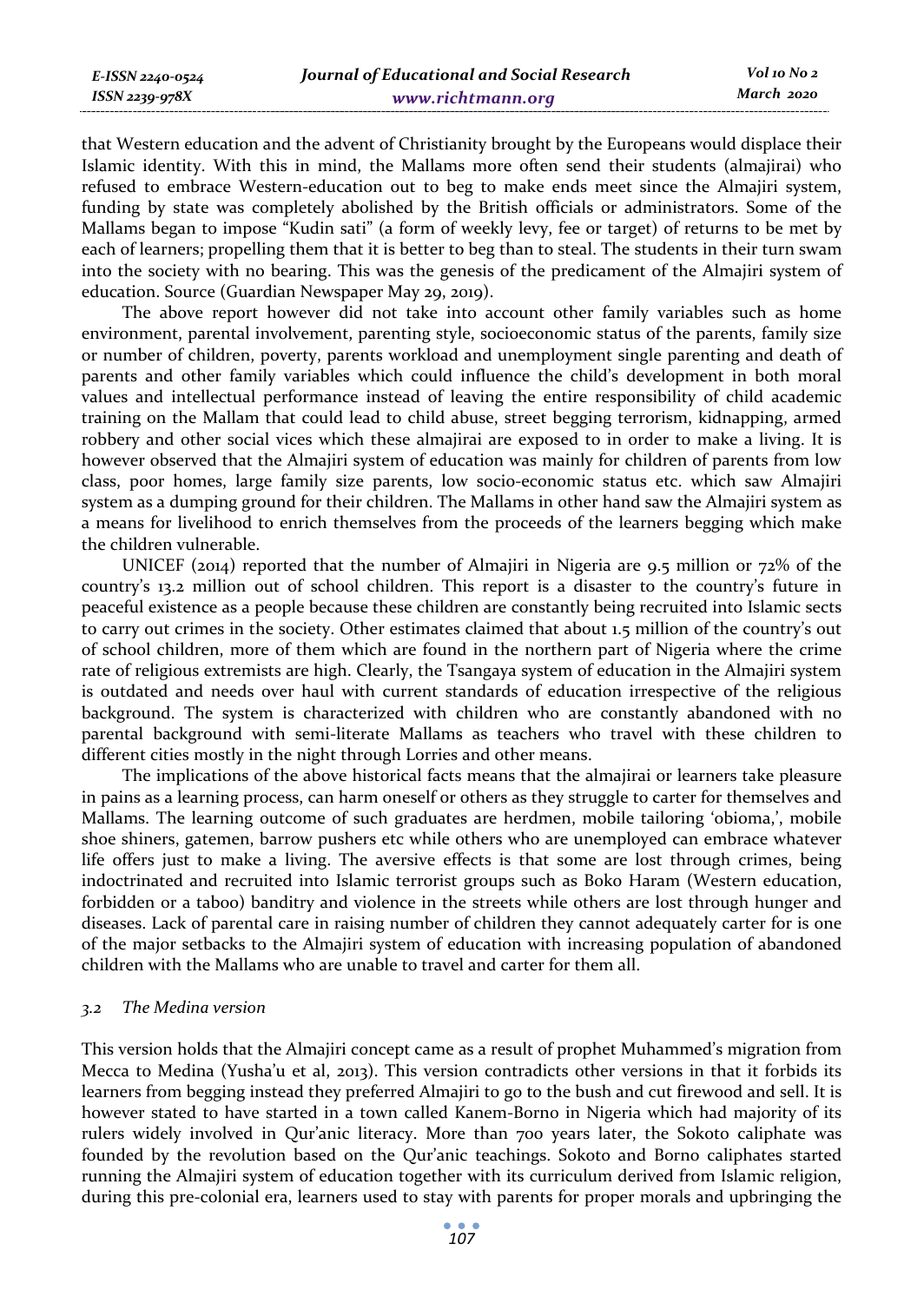| E-ISSN 2240-0524 | Journal of Educational and Social Research | Vol 10 No 2 |
|------------------|--------------------------------------------|-------------|
| ISSN 2239-978X   | www.richtmann.org                          | March 2020  |

schools were in close proximity with their immediate environment. The inspectorates of education were introduced who go around schools to report directly to the Emirs of the province. The Almajiri system were majorly funded by parents, Zakkah, Sadaggah, the community and sometimes through the farm output of the students.

In 1904 the British invaded the Northern parts of Nigeria who forcefully acquired territories and most Emirs were killed and others were deposed and others lost their territories and Almajiri system. The eradication of the Almajiri system of education by the British government during the colonial era with the total neglect to the Almajiri system and introduction of Western education gave birth to the establishment of "Boko" meaning Western education which was misunderstood to be Christian based education. The formation of the Islamic self-called Boko Haram implies "Western Education forbidden with a view to fighting for their religious beliefs. The British abolishes the Almajiri system with no financial support from the state government led to its collapse. The teachers (Mallams) and the students (almajirai) with no financial support resorted to begging and menial jobs (Yusha'u et al, 2013).

National Council for the Welfare of Destitute (NCND) reported that currently, an approximated 7 million Almajirai resides in Nigeria. However, the system is reported to lack basic facilities such as shelter, clothing, food provisions, teachers, and good basic amenities. Majority of these Almajiri do not graduate and are left with the option to beg and do menial jobs. The criticism of the above statement raised so many questions such as; who are the parents of these children? If colonialism led to its collapse, what happened to the system after Nigeria's independence in 1960 till date? Why the increase in out of school children population, what is Boko Haram one of the deadliest Islamic sect in the world more powerful in Nigerian than the security agencies? The numerous rhetorical questions form the basis for this paper.

# **4. Religious Extremists in Nigeria**

This refers to Christian – Muslims contention in Nigeria traced back to the early  $19^{th}$ century. In recent times, religious violence as dominated by the Boko Haram insurgency, which primary aimed at imposing Sharia on the entire nation (Nigeria), seeing Western education as Christian based and an abomination. Such violence as in the case of Tafawa Balewa in 1948, and the Igbo Massacre of 1966 in the North followed by a counter coup of the same year which lead to the death of many southerners. The tension between the Igbos and the local Muslims formed the genesis of Biafra session and the resulting to civil war. The amalgamation of Nigeria in 1914 by the British who did consider the indigenous traditional institutions of the various ethnic groups and the eradication of the Almajiri system of education are all matters of serious concern which calls for collective and concerted efforts of government and corporate bodies.

In view of all, the challenges of the Almajiri system, integration education became obligatory as a result of the predicament of the system. This refers to the amalgamation of the Almajiri educational system and the Western education which is liberal, giving learners the opportunity to choose between disciplines such as sciences, arts, business administration, social sciences etc and Qur'anic education which is purely religious. It is the worrisome situation of the dangers of increasing population in Almajiri system that the political elites saw it as a weapon for rigging of elections to their favour, making governance difficult for opponents through terrorism with the wandering Almajiri that lead to establishment of Almajiri integrated schools across all states in the Northern parts of Nigeria by the former President of Nigeria Dr. Goodluck E. Jonathan as one of the government's intervention programme to curtail the menace of street begging and other social vices but to meaningfully engage them in secular academics for a better future of the learners as well as the country as a whole. The aim of the amalgamation of the two educational systems was to provide educational opportunities for these categories of children who are exposed to child abuse, neglect, health hazards, hawking and other social vices. Many of the almajirai are orphans and vulnerable children to enable them acquire both the traditional Qur'anic education and basic western education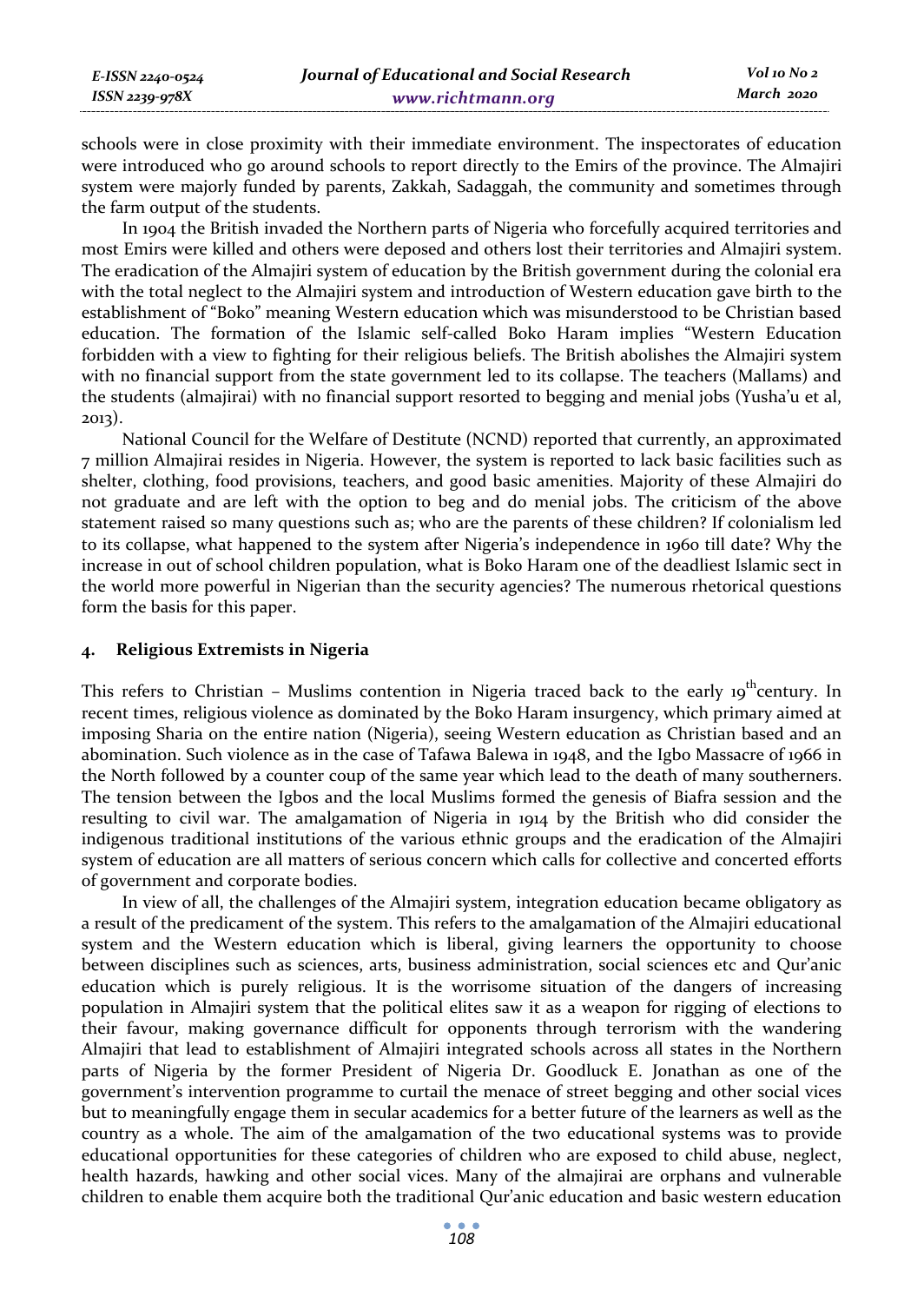| E-ISSN 2240-0524   | Journal of Educational and Social Research |
|--------------------|--------------------------------------------|
| $ISSN 2239 - 978X$ | www.richtmann.org                          |

in order to improve their living condition and empower both the Almajiri and the Mallams. This is to enable all states of the federation to achieve its Millennium Development Goals (MDGs) and to offer Education for All (EFA) (Yiesha'u et al, 2013).

### **5. Factors/Problems of Almajiri System of Education**

According to Khalid (2000),the Almajiri educational system has been seriously criticised over the years for severely subjecting its students/client to a life of begging. Children between the ages of 5-10 years under the Almajiri system barely can fend for themselves or have any virtual or visible support or means of livelihood, rather they survive only at the mercy of the charity they receive from begging; showing the agonising and pitiable state of these children. This however shows that there are several factors contributing to the Almajiri problem over the years. Apart from wondering about and street begging, other factors include:

- (a) Societal values and norms instigating the enrolment of children between 3-5 years in Qur'anic schools
- (b) Poverty and parental ignorance as majority of these children came from peasant families.
- (c) Government inconsistency and commitment on policy formulation and implementation.
- (d) Distance between centre of learning and students' residence.
- (e) Non-specific year of graduation in the traditional Qur'anic boarding schools which make the learners to lack the opportunities to access Western education. Other problems include:
	- Unfriendly environment.
	- Over crowdedness/overpopulation
	- Inadequate instructional materials
	- Insufficient teachers (Mallams) who are semi-literate.
	- Inadequate commitment/support.

As explained by Muhammed (2010), people naturally develop disdain about the practices of the Almajiri educational system and therefore condemn and criticize the system on the following grounds:

- Inadequate provision of feeding which expose the learners to juvenile delinquencies.
- Over population.
- Lack of payment of salary
- Age factor
- Methods of discipline

Accordingly, Sule (2002) bewailed that the problems of the Almajiri system in the northern parts of Nigeria, manifests in various forms of social explosive such as:

- Mai-latsine crisis
- Yan-Daba phenomenon
- Area boys
- Yan-Daular Amaraya incidences
- Book Haram etc

Despite all the factors mention by various scholars, it is worthy to note that Almajiri system of education is seriously under contention due to the following characteristics:

- (1) The system is not integrative with other disciplines but purely religious, traditional and Qur'anic education.
- (2) The means of acquiring knowledge is derived mainly from the Quran.
- (3) The system is migrative.
- (4) The teachers (Mallams) are unemployed without any financial support except from the learners who are subjected to begging.
- (5) It subjects learners to menial labour.
- (6) The means of learning is through indoctrination.
- (7) It is anti-Western education "Boko".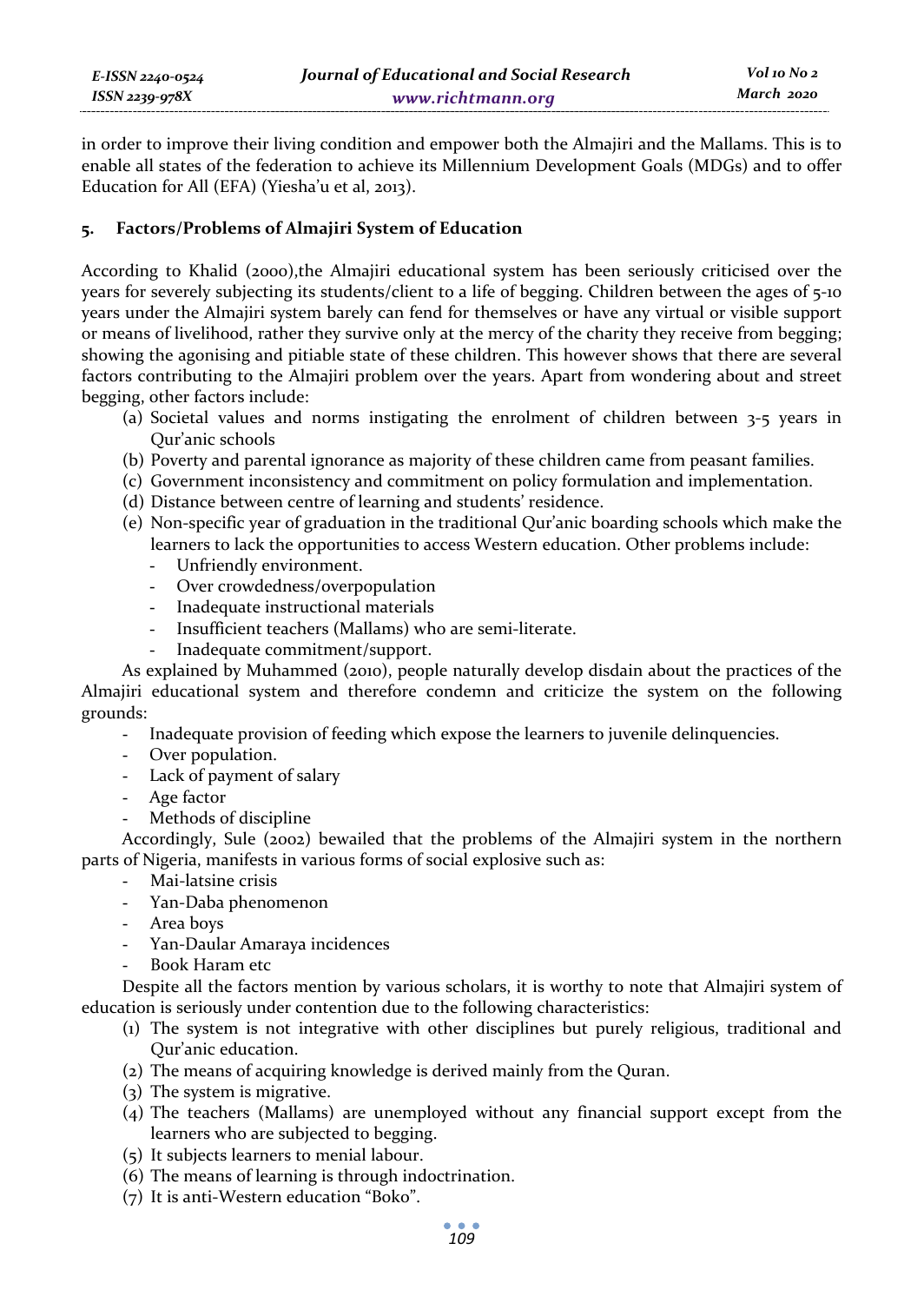- (8) It is a wandering or vagabond education.
- (9) It is iniquitous, sinful, obsolete and need a concerted effort.
- (10)It is orphanage in nature to reform.

The problem is not with the system, but the process, the traditional Qur'anic schools still remained mostly one classroom outside the Mosque, private house or under the tree.The negative impact of the system are numerous ranging from child labour, child abuse, crimes, terrorism, banditry, herdsmen, Boko Haram and other social vices. As observed by Bako and Sule (1994), in the Northern part of Nigeria, the Qur'anic system preceded the Western education system but majority of the population in the north preferred the Qur'anic system to provide training for their children. An attempt to westernize the Almajiri system has been resisted as it has led to the formation of various Islamic movements such as Miyatti-Allah, Shiites, Boko Haram etc with powerful Mallams as leaders.

# **6. Way Forward**

The following suggestions could be useful to reduction in crimes and religious conflicts in Nigeria;

- (1) The establishment of integrated schools merging both Islamic and secular schools together.
- (2) All Almajiri system should be made formal and updated to government schools.
- (3) Compulsory employment and professional training for all Almajiri teachers (Mallams).
- (4) Population policies that would regulate birth control in the number of children each couple should have to enable parents take up their responsibilities in giving their children quality education.
- (5) Skill acquisition and generation employment opportunities for both learners, teachers parents and the entire citizenry.
- (6) The curriculum of the Almajiri system should reflect the interest of the learners in line with the National Policy on Education (NPE) goals.
- (7) Strong regulatory body by the government to checkmate the activities of Alhaji or politicians who see Almajiri system as a tool for winning or rigging elections for selfaggrandizement.
- (8) The introduction of school feeding by the present president Muhammadu Buhari is in line with the philosophy of Almajiri system as a backbone to helping these vulnerable learners in Almajiri system of education.
- (9) The recognize Almajiri system as formal education.

# **7. Conclusion**

The Almajiri system of education which has attracted global attention due to its outdated curriculum in subjecting learners to begging and other menial jobs resulting to street hawking, child abuse, bombing and killing of innocent citizens due to its neglect by government and stakeholders needs urgent attention on it curriculum review and the need for integration and incorporation into a formal school system with professional training of teachers (Mallams) and gainfully employed and engaging the learners in meaningful entrepreneurial skill development aimed at achieving the National goals on education for the betterment of all as well as tolerance and respect for other religious groups in Nigeria.

# **8. Recommendations**

The following recommendations if followed and implemented may enhance the Almajiri system as well peaceful co-existence.

- (1) Its goals should not be different from the national goals of education and so there is need for curriculum update to the current school standards.
- (2) The Qur'anic knowledge should be combined with other disciplines to bring about positive